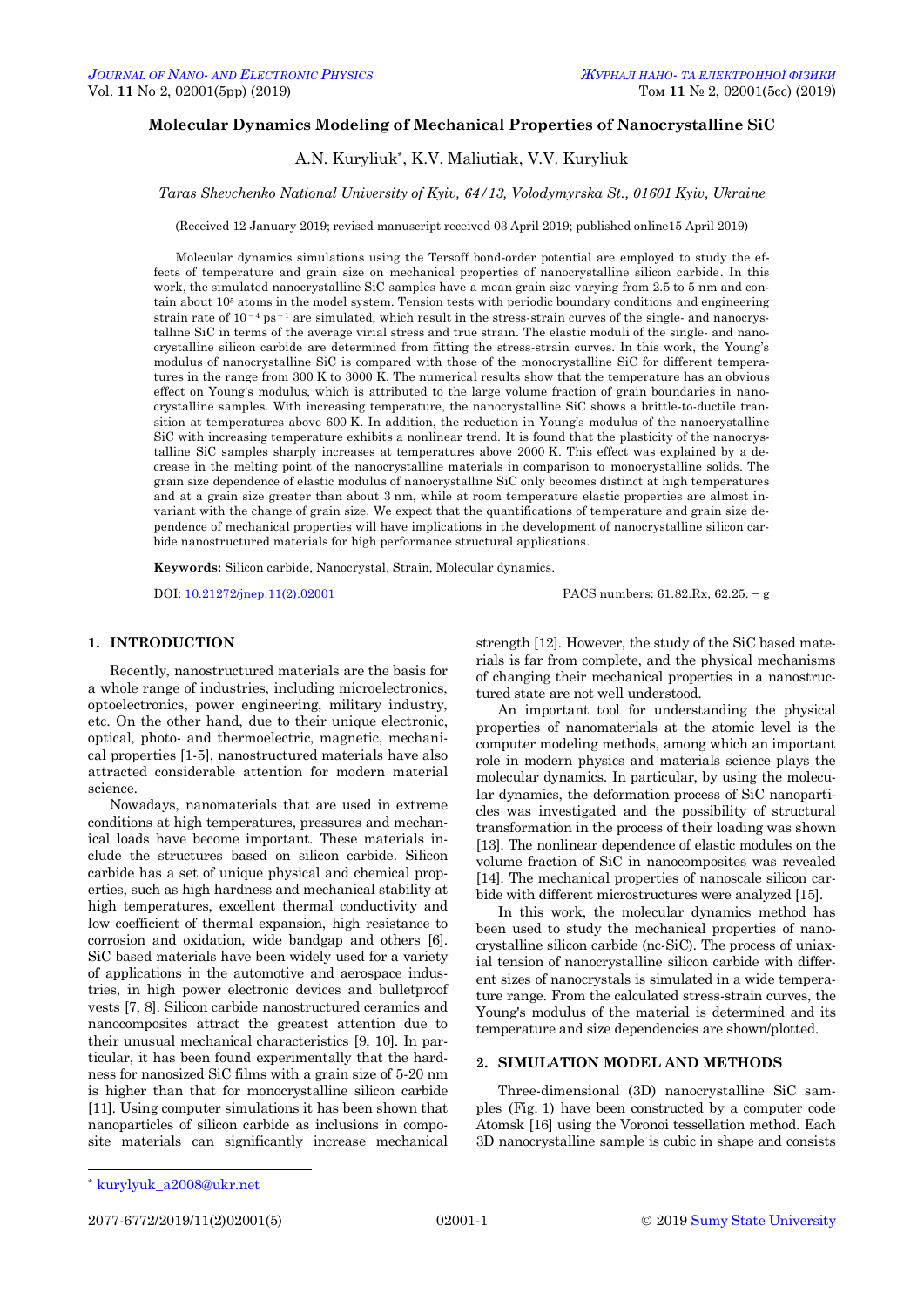## A.N. KURYLIUK, K.V. MALIUTIAK, V.V. KURYLIUK *J. NANO- ELECTRON. PHYS.* **[11](#page-0-2)**, [02001](#page-0-2) [\(2019\)](#page-0-2)

of a certain number of grains. The mean grain size *d* is found to vary from 2.2 to 5 nm. In this study, molecular dynamics simulations of mechanical properties of the nanocrystalline SiC are performed using the Largescale Atomic/Molecular Massively Parallel Simulator (LAMMPS) open source code [17]. Periodic boundary conditions were applied in three dimensions to mimic the situation that is deep within the bulk of a larger sample. A timestep of 1 fs is used with the velocity-Verlet integration algorithm in order to provide a good compromise between efficiency and accuracy.

In this paper, the interactions between the Si-Si, C-C and Si-C atoms were simulated using Tersoff potential [18], which can accurately reproduce the lattice and elastic constants of SiC and is generally used in the molecular simulation community. The Tersoff potential computes a 3-body potential *U* for the energy of a system of SiC atoms as

$$
U = \frac{1}{2} \sum_{j \neq i} f_C(r_{ij}) \Big[ f_R(r_{ij}) + b_{ij} f_A(r_{ij}) \Big],
$$
 (1)

where  $r_{ij}$  is a distance between the atoms *i* and *j*,  $f_c$  is a smooth cutoff function, *f<sup>R</sup>* is a repulsive two-body term, while *f<sup>A</sup>* is an attractive three-body term managed by the  $b_{ij}$  bond function. The term  $b_{ij}$  is the strength of each bond, it depends on the local environment and is lowered when the number of neighbors is relatively high.



**Fig. 1** – An example of the nanocrystalline SiC structure. Atoms are colored according to a crystalline structure. Intragranular phase, which is pristine diamond lattice, is represented by yellow (Si) and gray (C) atoms, whilst grain boundaries are mainly shown in white

As the first step of the molecular dynamics simulations, the atomistic model nc-SiC constructed above is equilibrated by minimizing the total energy of the SiC system, allowing unfavorable configurations in the grain boundaries to relax. After equilibration process, nanocrystalline samples are relaxed to equilibrium configurations at a given pressure of 0 bar by using a Nose-Hoover type equation of motion sampled from isothermalisobaric (NPT) ensemble. Simulation times of 0.5 ns are found to be adequate for such relaxations.

To study the size and temperature dependence of the mechanical properties of nanocrystalline SiC, a series of tension simulations were performed. Uniaxial tensile deformation along z-axis was simulated at a strain rate of  $10^{-4}$  ps<sup>-1</sup> until the strain increases up to 20 %. Mechanical properties, such as Young's modulus, were calculated from engineering stress-strain curves. The average stresses in the atomistic nc-SiC systems were calculated using the virial theorem as follows:

$$
\sigma_{ij} = -\left(\frac{\sum_{k=1}^{N} m_k v_{ki} v_{kj}}{V} + \frac{\sum_{k=1}^{N} r_{ki} f_{kj}}{V}\right),
$$
 (2)

where  $N$  is the total number of atoms in structure,  $m_k$  is the mass of atom  $k$ ,  $v_{ki}$  is the *i*-th component of velocity vector of the atom  $k$ ,  $r_{ki}$  is the *i*-th component of position vectors of the atom  $k$ ,  $f_{ki}$  is the *i*-th component of interatomic force exerted on atom *k*, and *V* is the total volume.

### **3. RESULTS AND DISCUSSION**

Reliable force fields are very important for molecular dynamics simulations of mechanical properties of nanocrystalline solids. Currently, there are many types of force fields available, which have been parameterized to describe a variety of multicomponent systems, including silicon carbide. In this paper, two potentials are considered to compare their performance for reproduction of mechanical properties of SiC. The first of them is the most widely used to study physical properties of solids with MD simulations Tersoff potential [18], and the second one is the Vashishta potential, recently parameterized for SiC system [19]. In order to begin examining these potentials we present a comparison of the mechanical properties predictions of Tersoff and Vashishta potentials for monocrystalline silicon carbide because their parameters are well known in the literature [20].

Fig. 2 depicts the typical strain-stress curves of a monocrystalline SiC in uniaxial tensile tests for the two considered potentials at 300 K. At the initial stage, the value of each stress-strain curve increases linearly but with different slopes. This behavior corresponds to the purely elastic region, when the mechanical stress *σ* and strain *ε* are in accordance with Hooke's law  $\sigma = E \varepsilon$ , where *E* is the Young's modulus. After elastic region both the Tersoff and Vashishta stress-strain curves display a plastic-elastic response up to a maximum stress which is called tensile strength, followed by an abrupt drop of stress, resembling the brittle fracture.

We estimate the Young's modulus *E* from the slope of a stress-strain *σ*(*ε*) curves, presented in Fig. 2, in the elastic deformation range. The value of *E* resulting from Tersoff calculations for monocrystalline SiC was found to be about  $E = 430$  GPa. On the other hand, the Vashishta potential gives the value  $E = 303$  GPa. Comparing these values with the experimental Young's modulus of SiC, which is found to be in the range of 392-694 GPa [20], we conclude that the Tersoff potential gives better agreement. Therefore, further research in our work was carried out only with the use of the Tersoff empirical potential.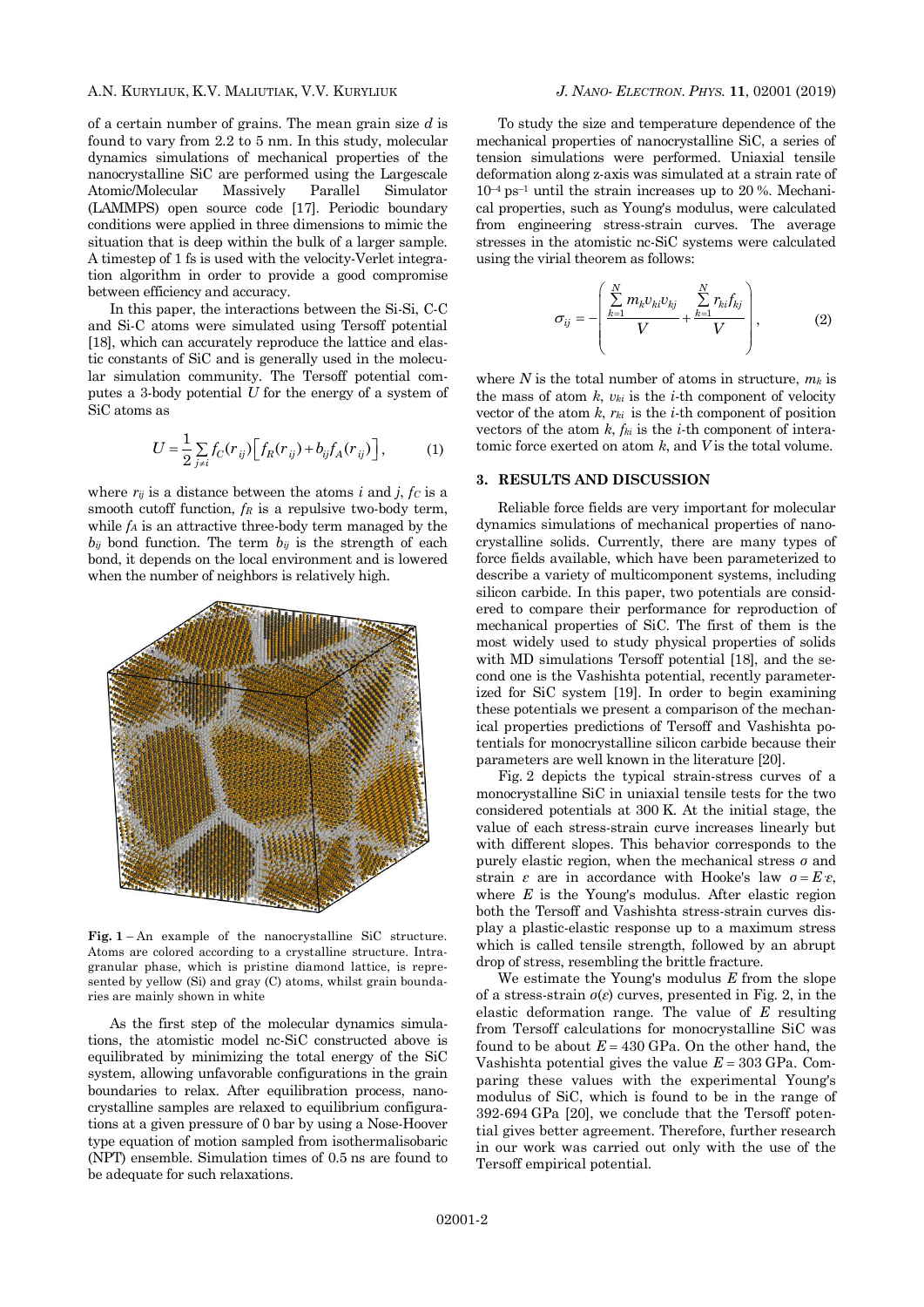

**Fig. 2** – Computed stress-strain curves for uniaxial tension of single-crystal SiC for Tersoff (curve 1) and Vashishta (curve 2) potentials

Fig. 3 shows the calculated stress-strain dependencies  $\sigma(\varepsilon)$  for the uniaxial tensile process of nanocrystalline silicon carbide with a mean grain size  $d \approx 2.5$  nm at various temperatures. It is noticeable that an increase in temperature leads to a decrease in the slope of linear region of  $\sigma(\varepsilon)$  curves, indicating a decrease in the Young's modulus of the material. In addition, an increase in temperature leads to a decrease in the strength of the structure and to the transformation of the general form of the stress-strain curve. The stressstrain curve at a temperature of 300 K has a sharp decline at the tensile strength point, which is a brittle failure. With the temperature increase to above 600 K, the stress shows a smooth curve before failure, which means a brittle-to-ductile transition. The plasticity of the nc-SiC sharply increases at temperatures above 2000 K. It should be noted that in the same temperature range of 300-3000 K the  $\sigma(\varepsilon)$  curve for monocrystalline SiC has a constant shape, which is characteristic for brittle failure.



From the obtained stress-strain curves (Fig. 3), we have calculated the Young's modulus *E* of the material in the temperature range of 300-3000 K. The corresponding dependencies *E*(*T*) are shown in Fig. 4 for mono- and nanocrystalline silicon carbide. The Young's modulus of monocrystalline SiC decreases linearly as the temperature increases from 300 to 3000 K due to the softness of the material. It is seen that when the temperature increases tenfold (from 300 K to 3000 K), the Young's modulus *E* of SiC varies from approximately 450 to 400 GPa, i.e., the relative change Δ*E* is about 11 %. For nc-SiC, the dependence *E*(*T*) becomes substantially nonlinear with increasing temperature, and the decrease in the Young's modulus with temperature is much faster. In the temperature range from 300 K to 3000 K, the relative change in the Young's modulus is  $\Delta E \approx 83$ % for nc-SiC with a mean grain size  $d \approx 2.5$  nm and  $\Delta E \approx 75$  % for the structure with  $d \approx 5$  nm.

An increase in the plasticity of nc-SiC with temperature increase can be explained by the presence in the structure of a significant volume fraction of disordered atoms on the grain boundaries. These atoms have higher energy in comparison with atoms in the volume of nanocrystals, making it easier to form torn bonds when heated nanocrystalline sample, which causes plasticization of the material. The change in the slope of the *E*(*T*) curve in the temperature range above 2000 K is associated with a decrease in the melting point of the nanocrystalline materials. It is known that for a monocrystalline SiC  $T_m = 3103 \text{ K}$  [20], while for nc-SiC the value of *T<sup>m</sup>* varies inversely with respect to the mean grain size. As a result, significant plasticization of nanocrystalline material will occur at lower temperatures than for a monocrystalline SiC.

In the next step, we investigated the effect of the grain size of nanocrystals on the value of Young's modulus of nc-SiC. For this purpose, we generated 11 model cells of the same volume  $10 \times 10 \times 10$  nm<sup>3</sup> with different number of nanocrystalline grains in the range of sizes  $d = 2.5-5$  nm. For each structure, we calculated the  $\sigma(\varepsilon)$  curves at two boundary temperatures of 300 K and 3000 K. From the obtained stress-strain curves, the



**Fig. 3** – Calculated stress-strain curves for nc-SiC with mean grain size of 2.5 nm at different temperatures from 300 K to 3000 K

**Fig. 4** – Temperature dependence of the Young's modulus of bulk SiC (curve 1) and nanocrystalline SiC with mean grain size  $d \approx 5$  nm (curve 2) and  $d \approx 2.5$  nm (curve 3)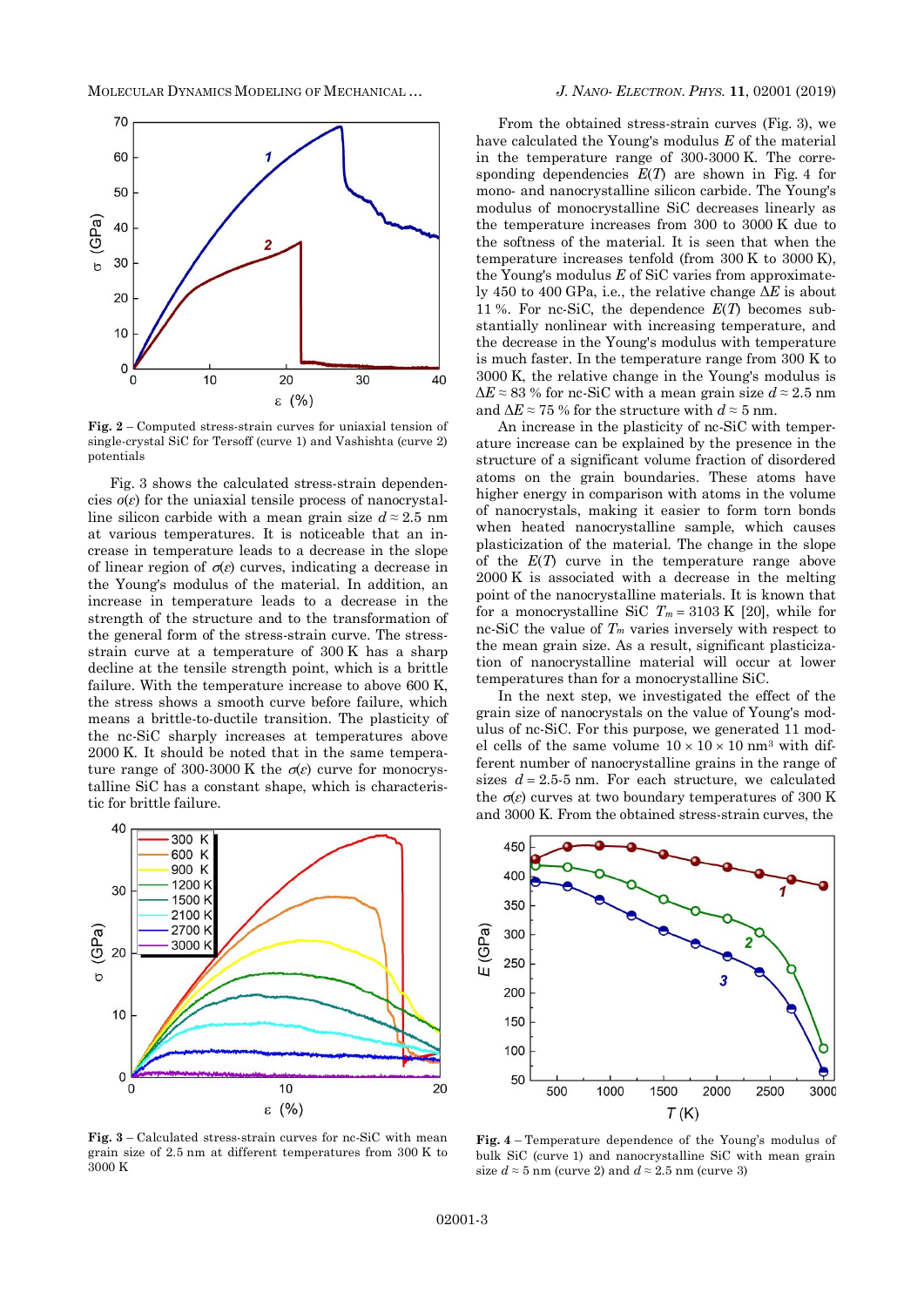

**Fig. 5** – Size dependence of the Young's modulus for nanocrystalline SiC samples at temperatures  $T = 300$  K (curve 1) and *T* = 3000 K (curve 2)

Young's modulus *E* for structures with different grain sizes *d* was calculated. The corresponding dependencies *E*(*d*) are shown in Fig. 5.

As seen, at room temperature the Young's modulus of the nc-SiC does not show a clear dependence on *d* for the studied range of mean grain sizes of nanocrystals (curve 1 in Fig. 5). The value of Young's modulus oscillates within 400-440 GPa and is close to the corresponding Young's modulus of monocrystalline SiC. At

## **REFERENCES**

- 1. F.F lory, L. Escoubas, G. Berginc, *[J. Nanophoton.](https://doi.org/10.1117/1.3609266)* **5**, 052502 (2011).
- 2. R. Yu, Q. Lin, S. Leung, Z. Fan, *[Nano Energy](https://doi.org/10.1016/j.nanoen.2011.10.002)* **1**, 57 (2012).
- 3. O. Korotchenkov, A. Nadtochiy, V. Kuryliuk, C.-C. Wang, P.-W. Li, A. Cantarero, *Eur. [Phys.](https://doi.org/10.1140/epjb/e2014-50074-8) J. B* **87**, 64 (2014).
- 4. T. Guo, M. Lin, J. Huang, C. Zhou, W. Tian, H. Yu, X. Jiang, J. Ye, Y. Shi, Y. Xiao, X. Bian, X. Feng, *[J. Nanomater.](https://doi.org/10.1155/2018/7805147)* **2018**, [7805147](https://doi.org/10.1155/2018/7805147) (2018).
- 5. D. Guo, G. Xie, J. Luo, *[J. Phys. D: Appl. Phys](https://doi.org/10.1088/0022-3727/47/1/013001)*. **47**, 013001  $(2014)$
- 6. J. Fan, P. Kim-Ho Chu, *[Silicon Carbide Nanostructures](https://doi.org/10.1007/978-3-319-08726-9_4)* (Springer International Publishing: 2014).
- 7. A. Fissel, B. Schroter, W. Richter, *[Appl. Phys. Lett.](https://doi.org/10.1063/1.113716)* **66**, 3182 (1995).
- 8. R. Madar, *[Nature](https://www.nature.com/articles/430974a)* **430**, 974 (2004).

high temperatures (curve 2 in Fig. 5), the Young's modulus of the nc-SiC has a slightly different grain size dependence. In particular, in structures with a grain size less than 3 nm, as well as at room temperature, an oscillating dependence *E*(*d*) is observed. However, with a further increase in the grain size, there is a clear tendency to increase the Young's modulus. The increase in the Young's modulus with increasing *d* is due to the fact that an increase in the mean grain size in the structure results in a decrease in the volume fraction of disordered atoms localized on the boundary of the grains. As a result, the plasticity of the material decreases with a simultaneous increase in *E*.

### **4. CONCLUSIONS**

In conclusion, in this paper, the stress-strain curves for uniaxial tension of nanocrystalline silicon carbide in the temperature range of 300-3000 K were calculated. It is shown that with increasing temperature there is a brittle-to-ductile transition. It was found that in the temperature range over 2000 K, the Young's modulus of the nc-SiC significantly decreases, resulting in softening the material. It is shown that at room temperature the Young's modulus of the nanocrystalline SiC almost does not change with an increase in the grain size from 2.5 to 5 nm, whereas at  $T = 3000$  K a monotonous increase in the magnitude *E* occurs when the grain size is larger than 3 nm.

- 9. Y. Zhao, J. Qian, L. Daemen, *[Appl. Phys. Lett.](https://doi.org/10.1063/1.1650556)* **84**, 1356 (2004).
- 10. I. Szlufarska, A. Nakano, P. Vashishta, *[Science](https://doi.org/10.1126/science.1114411)* **309**, 911  $(2005)$
- 11. F. Liao, S. Girshick, W. Mook, W.W. Gerberich, M.R. Zachariah, *[Appl. Phys. Lett.](https://doi.org/10.1063/1.1920434)* **86**, 171913 (2005).
- 12. S. Huo, L. Xie, J. Xiang, *[Appl. Phys. A](https://doi.org/10.1007/s00339-018-1624-3)* **124**, 209 (2018).
- 13. Q. He. J. Fei. C. Tang, J. Zhong, L. Meng, *J. [Nanoparticle Res.](https://doi.org/10.1007/s11051-016-3358-5)* **[18](https://doi.org/10.1007/s11051-016-3358-5)**, 68 (2016).
- 14. Z. Yang, Z. Lu, *[Composites: Part B](https://doi.org/10.1016/j.compositesb.2012.04.010)* **44**, 453 (2013).
- 15. J. Wang, C. Lu, Q. Wang, *[Nanotechnology](https://doi.org/10.1088/0957-4484/23/2/025703)* **23**, 025703 (2012).
- 16. P. Hirel, *[Comput. Phys. Comm.](https://doi.org/10.1016/j.cpc.2015.07.012)* **197**, 212 (2015).
- 17. S. Plimpton, *[J. Comp. Phys.](https://doi.org/10.1006/jcph.1995.1039)* **117**, 1 (1995).
- 18. J. Tersoff, *[Phys. Rev. B.](https://doi.org/10.1103/PhysRevB.39.5566)* **39**, 5566(R) (1989).
- 19. P. Vashishta, R.K. Kalia, A. Nakano, J.P. Rino, *[J. Appl. Phys.](https://doi.org/10.1063/1.2724570)* **101**[, 103515](https://doi.org/10.1063/1.2724570) (2007).

# **Моделювання механічних властивостей нанокристалічного SiC методом молекулярної динаміки**

### А.М. Курилюк, К.В. Малютяк, В.В. Курилюк

*Київський національний університет ім. Т. Шевченка, вул. Володимирська, 64/13, 01601 Київ, Україна*

Методом молекулярної динаміки з використанням потенціалу міжатомної взаємодії Tersoff досліджено вплив температури і розміру зерен на механічні властивості нанокристалічного карбіду кремнію. Середні розміри зерен модельованих зразків нанокристалічного SiC становили 2.5-5 нм, а кількість атомів у структурі досягала близько 105. Для досліджуваних структур розраховувались криві напруження-деформація в результаті моделювання одновісного розтягу зразків зі швидкістю деформації  $10^{-4}$  пс $^{-1}$ . Шляхом лінійної апроксимації початкової ділянки кривих напруження-деформація було розраховано пружні модулі для моно- і нанокристалічного карбіду кремнію. Проведено порівняння величини модуля Юнга для моно- і нанокристалічного SiC в інтервалі температур 300-3000 К.